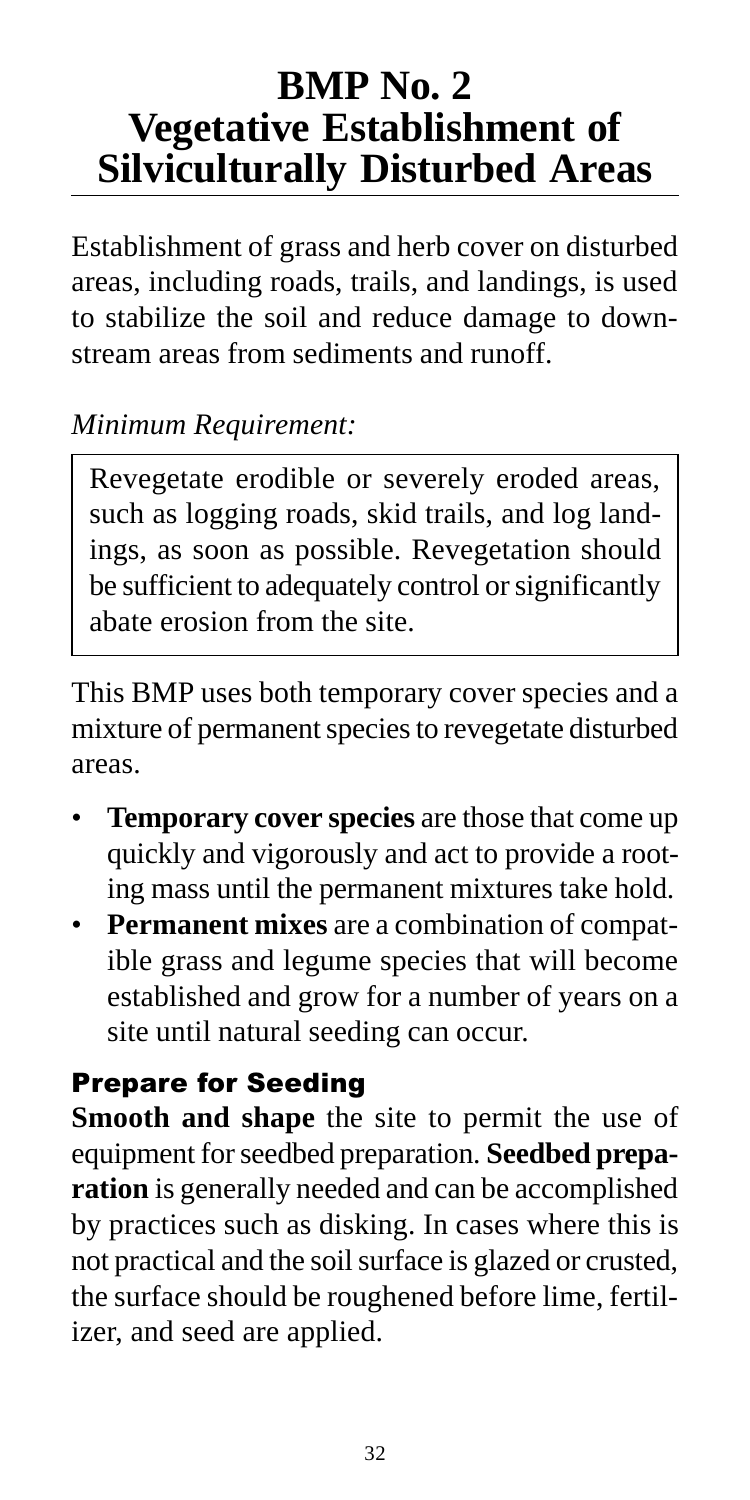### Using the Seeding Tables

Use the following tables to help determine what temporary species (Table 2-1) and permanent mixes (Tables 2-2 to 2-5) to use. **In all cases, a temporary species is to be used with a permanent mix**. Each species or mix has a specific seeding date.

- **Species:** The species or mixes in **bold** are generally the most effective.
- **Seeding dates:** For permanent mixtures, seeding dates are for the entire mixture. For example, the seeding dates in Table 2-2 recommend that mixture "a" be seeded between February 1 and May 1, or between August 1 and October 15.
- **When seeding must be accomplished outside of the recommended seeding windows, it is recommended that seeding rates be increased by 50 percent and mulch be used.**
- **Seeding rates:** lbs/ac/pls. refers to *pounds of pure live seed per treated acre* (see Determining Pure Live Seed section). Some species come with germination or purity information. Make the appropriate adjustment in seeding rates (see infor-

| <b>Species</b>            | Seeding<br>Rates<br>(lbs/ac/pls <sup>1</sup> ) | Recommended<br><b>Seeding Dates</b> |
|---------------------------|------------------------------------------------|-------------------------------------|
| winter wheat <sup>2</sup> | 35                                             | Oct. 15 - March 1                   |
| grain rye                 | 35                                             | Oct. 15 - March 1                   |
| spring oats               | 35                                             | Oct. 15 - March 1                   |
| foxtail millet            | 12                                             | May 1 - July 15                     |
| Japanese millet           | 15                                             | May 1 - July 1                      |
| pearl millet              | 10                                             | May 1 - July 1                      |
| annual ryegrass           | 5                                              | Aug. 1 - Oct. 15                    |
| browntop millet           | 15                                             | May 1 - July 1                      |
| cereal rye (Aroostook)    | 25                                             | Sept. 15 - Oct. 15                  |

### **Table 2-1—Temporary Cover Crop Species**

1 pls: pure live seed (see Appendix 1 in this BMP).

2 Species in **boldface type** are primary recommendations.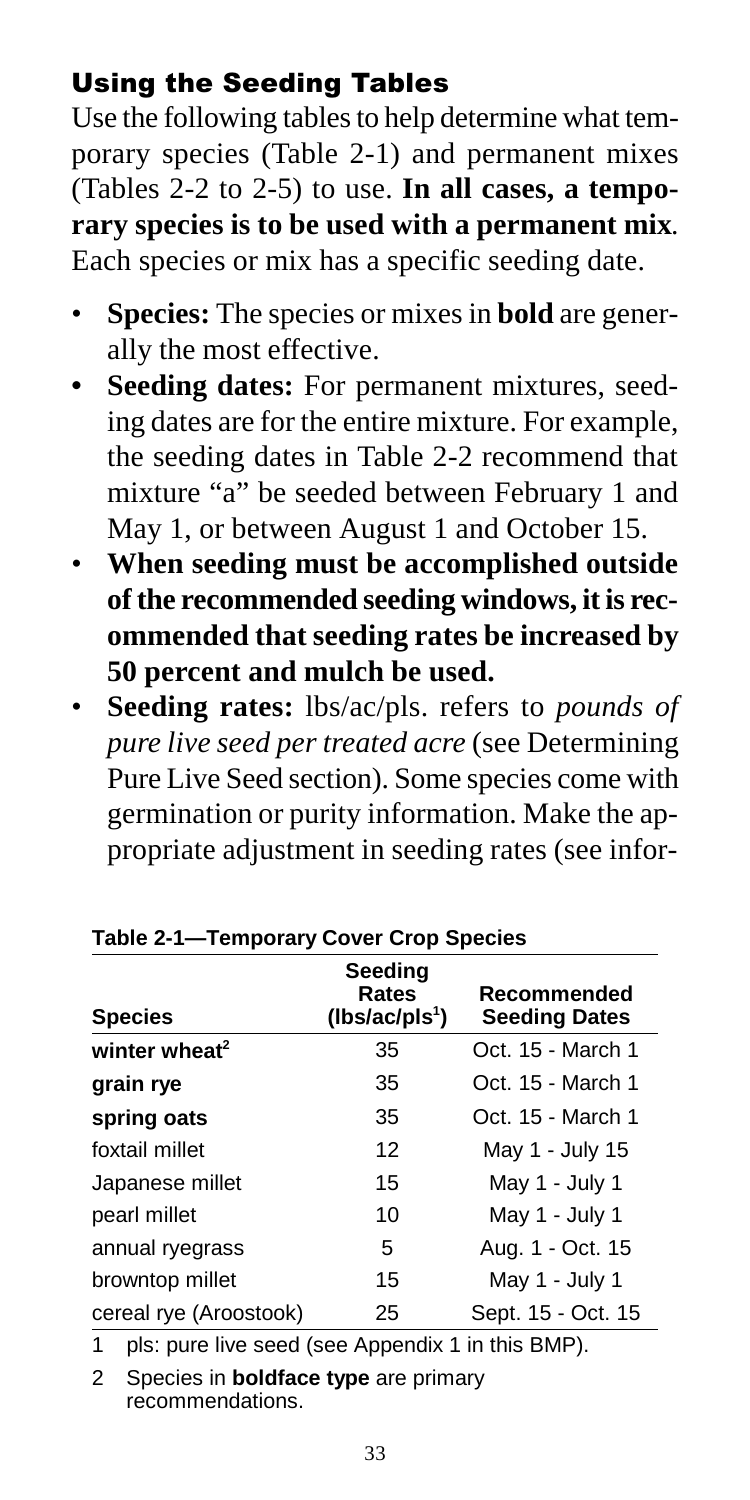mation in Mulching, Fertilizer, and Seeding Section of this BMP).

• **Special considerations:** Some mixes have special light requirements or restricted seeding dates. Consider these special needs when selecting a mix.

|    | Table 2-2—Mixtures for Slopes Less than 10 Percent |                                                |                                                     |                                                        |  |  |
|----|----------------------------------------------------|------------------------------------------------|-----------------------------------------------------|--------------------------------------------------------|--|--|
|    | <b>Species Mixture</b>                             | Seeding<br>Rates<br>(lbs/ac/pls <sup>1</sup> ) | Seeding<br><b>Dates</b><br>for Mixture <sup>2</sup> | Special<br><b>Considerations</b>                       |  |  |
| a. | orchard grass <sup>3</sup>                         | 8                                              | Feb. 1 - May 1                                      |                                                        |  |  |
|    | red clover                                         | 6                                              | Aug. 1 - Oct. 15                                    |                                                        |  |  |
| b. | orchard grass                                      | 8                                              | Feb. 1 - May 1                                      |                                                        |  |  |
|    | ladino clover                                      | $\overline{2}$                                 | Aug. 1 - Oct. 15                                    |                                                        |  |  |
| C. | timothy                                            | 4                                              | Feb. 1 - May 1                                      |                                                        |  |  |
|    | ladino clover                                      | $\overline{2}$                                 | Aug. 1 - Oct. 15                                    |                                                        |  |  |
| d. | orchard grass                                      | 10                                             |                                                     | Feb. 1 - May 1 No fall planting<br>due to lespedesa    |  |  |
|    | Kobe or<br>Korean<br>lespedesa                     | 10                                             |                                                     |                                                        |  |  |
| е. | switch grass                                       | 1                                              |                                                     | May 1 - June 30 For open canopy                        |  |  |
|    | big bluestem                                       | 2                                              |                                                     | conditions only.<br>A good seed bed<br>is required. No |  |  |
|    | indiangrass                                        | $\overline{2}$                                 |                                                     |                                                        |  |  |
|    | red clover                                         | 4                                              |                                                     | fall planting due<br>to lespedesa.                     |  |  |
|    | Korean<br>lespedesa                                | 5                                              |                                                     |                                                        |  |  |
| f  | little bluestem                                    | 3                                              | May 1 - June 30 No fall planting                    |                                                        |  |  |
|    | side-oats<br>gramma                                | 3                                              |                                                     | due to lespedesa                                       |  |  |
|    | Korean<br>lespedesa                                | 5                                              |                                                     |                                                        |  |  |
|    |                                                    |                                                |                                                     |                                                        |  |  |

**Table 2-2—Mixtures for Slopes Less than 10 Percent**

1 pls: pure live seed (see Appendix 1).

2 The seeding dates were developed for the mixture and not the individual species. For example, it is recommended that mixture "a" be seeded between February 1 and May 1 or between August 1 and October 15.

3 Mixtures in **boldface type** are primary recommendations.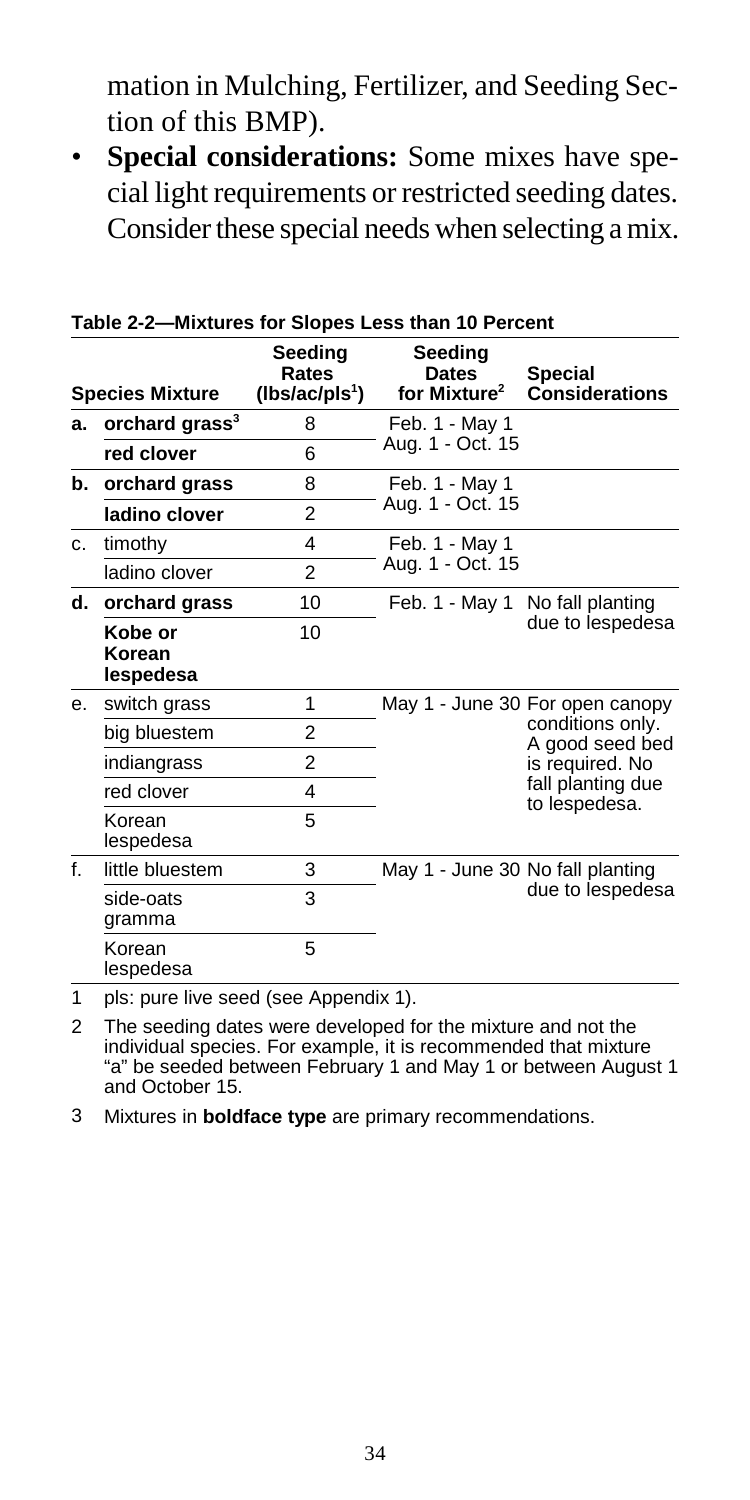|    | <b>Species Mixture</b> | Seeding<br>Rates<br>(lbs/ac/pls) <sup>1</sup> | Seeding Dates <sup>2</sup><br>for Mixture | Special<br><b>Considerations</b>                                                                    |
|----|------------------------|-----------------------------------------------|-------------------------------------------|-----------------------------------------------------------------------------------------------------|
| a. | Kentucky 31<br>fescue  | 30                                            | Feb. 1 - May 15<br>Aug. 1 - Oct. 15       | High seedling and<br>plant vigor on<br>droughty, exposed<br>sites The                               |
|    | flatpea $3$            | 30                                            |                                           | endophyte-free<br>fescue is more<br>valuable for wildlife<br>and is acceptable on<br>lesser slopes. |
| b. | Kentucky 31<br>fescue  | 30                                            | Feb. 1 - May 15<br>Aug. 1 - Oct. 15       | High seedling and<br>plant vigor on<br>droughty, exposed<br>sites The                               |
|    | hirdsfoot<br>trefoil   | 10                                            |                                           | endophyte-free<br>fescue is more<br>valuable for wildlife<br>and is acceptable on<br>lesser slopes. |
| C. | creeping red<br>fescue | 20                                            | Aug. 1 - Oct. 15 areas.                   | Feb. 1 - May 15 For use in shaded                                                                   |
|    | white clover           | $\overline{2}$                                |                                           |                                                                                                     |
| d. | switch grass           | 8                                             | May 1 - June 30                           | For open canopy<br>conditions only.                                                                 |
|    | partridge pea          | 5                                             |                                           | Switch grass is a<br>native.                                                                        |

#### **Table 2-3—Mixtures for Highly Erodible Areas (Areas Exceeding 10 Percent Slope)**

1 pls: pure live seed (see Appendix 1).

2 The seeding dates were developed for the mixture and not the individual species. For example, it is recommended that mixture "a" be seeded between February 1 and May 1, or between August 1 and October 15.

3 Mixtures in **boldface type** are primary recommendations.

#### **Table 2-4—Mixtures for Wet or Poorly Drained Areas**

|    | <b>Species Mixture</b>                             | Seeding<br>Rates<br>$(lbs/ac/pls)^{1}$ | Seeding Dates <sup>2</sup>       | <b>Special</b><br><b>Considerations</b> |
|----|----------------------------------------------------|----------------------------------------|----------------------------------|-----------------------------------------|
| a. | redtop                                             |                                        | Feb. 15 - June 30                |                                         |
|    | alsike clover or<br>birdsfoot trefoil <sup>3</sup> | 6                                      | Aug. 1 - Oct. 1                  |                                         |
| b. | switch grass                                       | 8                                      | Aug. 1 - Oct. 1 conditions only. | May 1 - June 30 For open canopy         |
|    | alsike clover or<br>birdsfoot trefoil              | 6                                      |                                  |                                         |

1 pls: pure live seed (see Appendix 1).

2 The seeding dates were developed for the mixture and not the individual species. For example, it is recommended that mixture "a" be seeded between February 15 and June 30, or between August 1 and October 1.

3 Mixtures in **bold face type** are primary recommendations.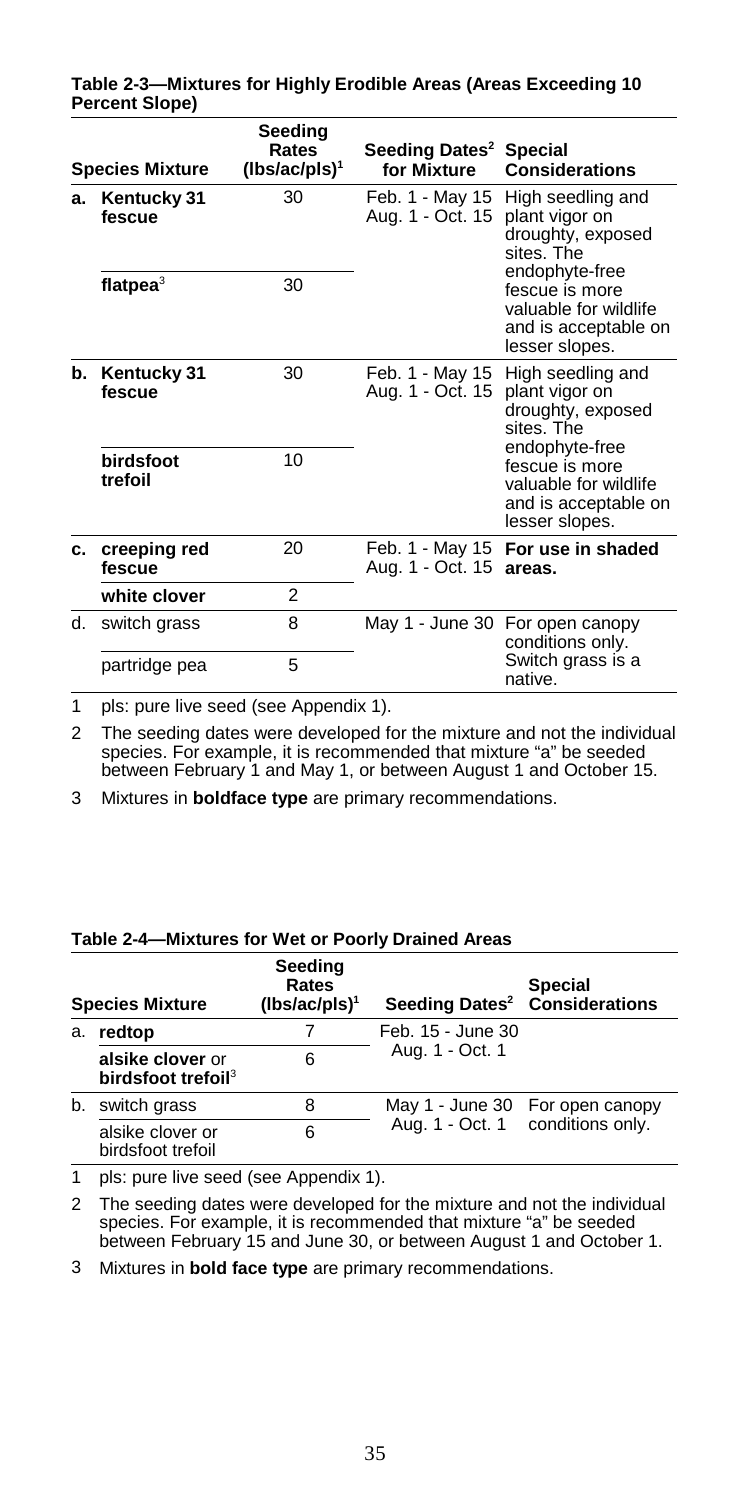|                                                                      | <b>Species Mixture</b> | Seeding<br>Rates<br>$(lbs/ac/pls)^1$ |                  | <b>Special</b><br>Seeding Dates <sup>2</sup> Considerations |  |
|----------------------------------------------------------------------|------------------------|--------------------------------------|------------------|-------------------------------------------------------------|--|
| switch grass<br>a.<br>indiangrass<br>big bluestem<br>little bluestem |                        | 2.0                                  |                  | May 1 - June 30 For open canopy                             |  |
|                                                                      | 2.0                    |                                      | conditions only. |                                                             |  |
|                                                                      | 1.5                    |                                      |                  |                                                             |  |
|                                                                      | 1.5                    |                                      |                  |                                                             |  |
|                                                                      | partridge pea          | 5.0                                  |                  |                                                             |  |

**Table 2-5—Mixtures for Establishing Native Species**

1 pls: pure live seed (see Appendix 1).

2 The seeding dates were developed for the mixture and not the individual species. For example, it is recommended that mixture "a" be seeded between February 1 and May 1, or between August 1 and October 15.

### Mulching, Fertilizing, Liming, and Seeding

- **General fertilization** at a rate of 70 to 80 pounds of nitrogen (N), 120 pounds of phosphorus  $(P_2O_5)$ , and 120 pounds of potassium  $(K_2O)$  per acre is normally adequate.
- **For native grasses**, no more than 40 to 50 pounds of nitrogen should be applied at planting to avoid excessive competition. Two to three tons of agricultural ground limestone per acre are generally adequate where liming is indicated.
- **Work the fertilizer and lime into the soil** with a harrow, disk, or rake operated across the slope.
- **Mulch** will aid in most situations. Table 2-6 provides information on amounts and coverage of mulch. It is particularly important in the following situations:
	- Areas which are steep, eroding, or are difficult to revegetate.
	- Seeding outside the seeding dates.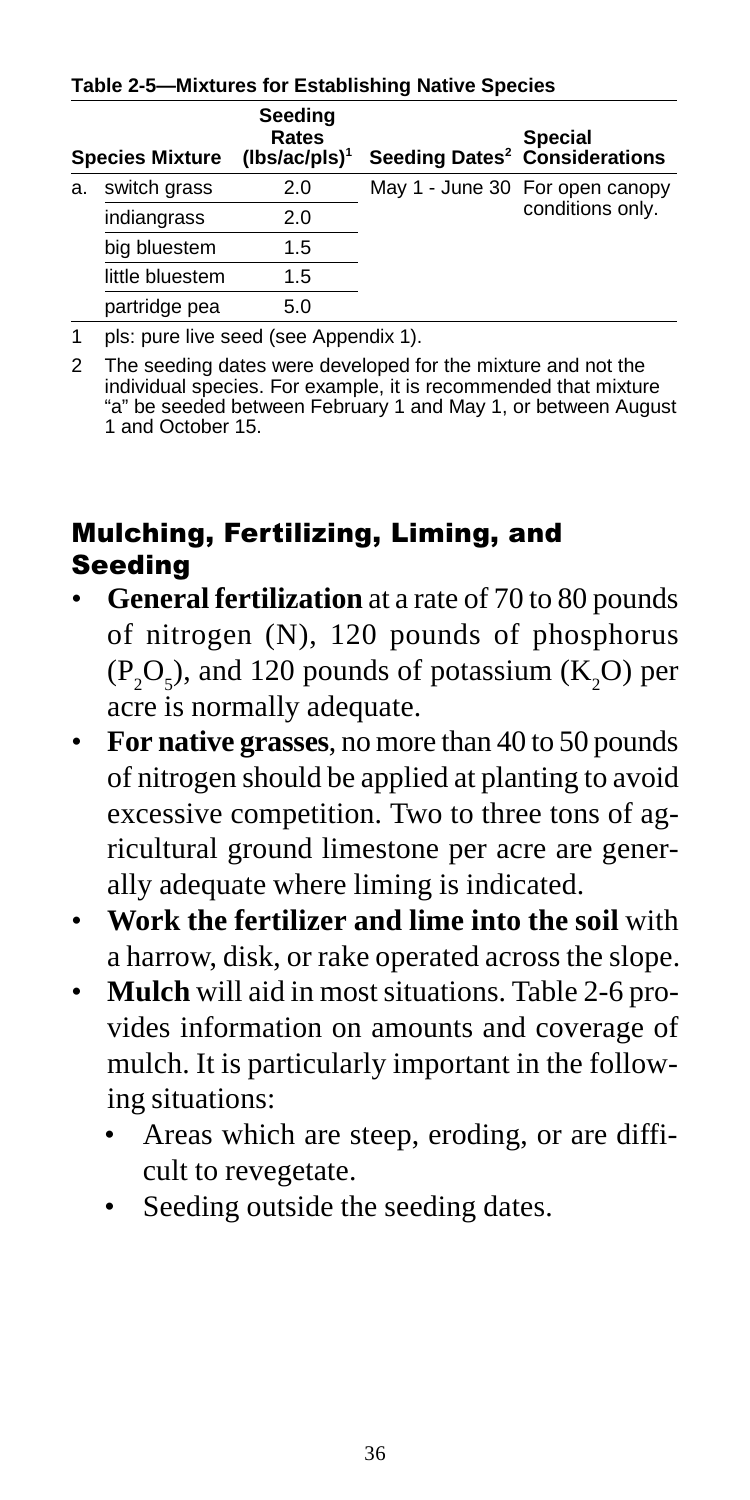**Table 2-6—Mulching Materials, Rates, and Uses**

|    | <b>Mulch Material</b><br>and Quality                                                                | Rate Per<br>1000 Sq. Ft.                 | Acre                        | Remarks                                                                                                                 |
|----|-----------------------------------------------------------------------------------------------------|------------------------------------------|-----------------------------|-------------------------------------------------------------------------------------------------------------------------|
| a. | small grain<br>straw, tall<br>fescue straw.<br>or hay                                               | 75-100 lbs<br>$(1\frac{1}{2} - 2$ bales) | $1\%$ tons<br>(60-80 bales) | Spread uniformly. Leave<br>10-20% of the area<br>exposed. Subject to wind<br>blowing unless left moist or<br>tied down. |
| b. | wood fiber<br>cellulose air-<br>dried, non-<br>toxic, and no<br>growth-<br>inhibiting<br>substances | 37-41 lbs                                |                             | 1600-1800 lbs Apply with a hydro-mulcher.<br>No tie-down is required.<br>Packaged in 100 lb. bags.                      |
| C. | tree bark air-<br>dried, non-<br>toxic, and no<br>growth-<br>inhibiting<br>substances               |                                          | 6-12 tons                   | Resistant to wind blowing.<br>Decomposes slowly.                                                                        |

See Appendix 1 in this BMP for determination of land area where mulching is needed.

### Determining Ground Area and Pure Live Seed

| ,,,,,,,        |     |      |                   |      |      |  |
|----------------|-----|------|-------------------|------|------|--|
|                |     |      | Road Width (feet) |      |      |  |
| Road<br>Length | 8   | 10   | 12                | 14   | 18   |  |
| (feet)         |     |      | acres             |      |      |  |
| 50             | .01 | .01  | .01               | .02  | .02  |  |
| 100            | .02 | .02  | .03               | .03  | .04  |  |
| 250            | .05 | .06  | .07               | .08  | .10  |  |
| 500            | .09 | .12  | .14               | .16  | .21  |  |
| 750            | .14 | .17  | .21               | .24  | .31  |  |
| 1000           | .18 | .24  | .28               | .32  | .41  |  |
| 1500           | .28 | .34  | .41               | .48  | .62  |  |
| 2000           | .36 | .48  | .56               | .64  | .83  |  |
| 5000           | .92 | 1.15 | 1.38              | 1.16 | 2.07 |  |
| 5280           | .97 | 1.21 | 1.45              | 1.70 | 2.18 |  |

**Table 2-7—Road and Trail Surface Area Determination for Fertilizer, Seed, Lime, and Mulch**